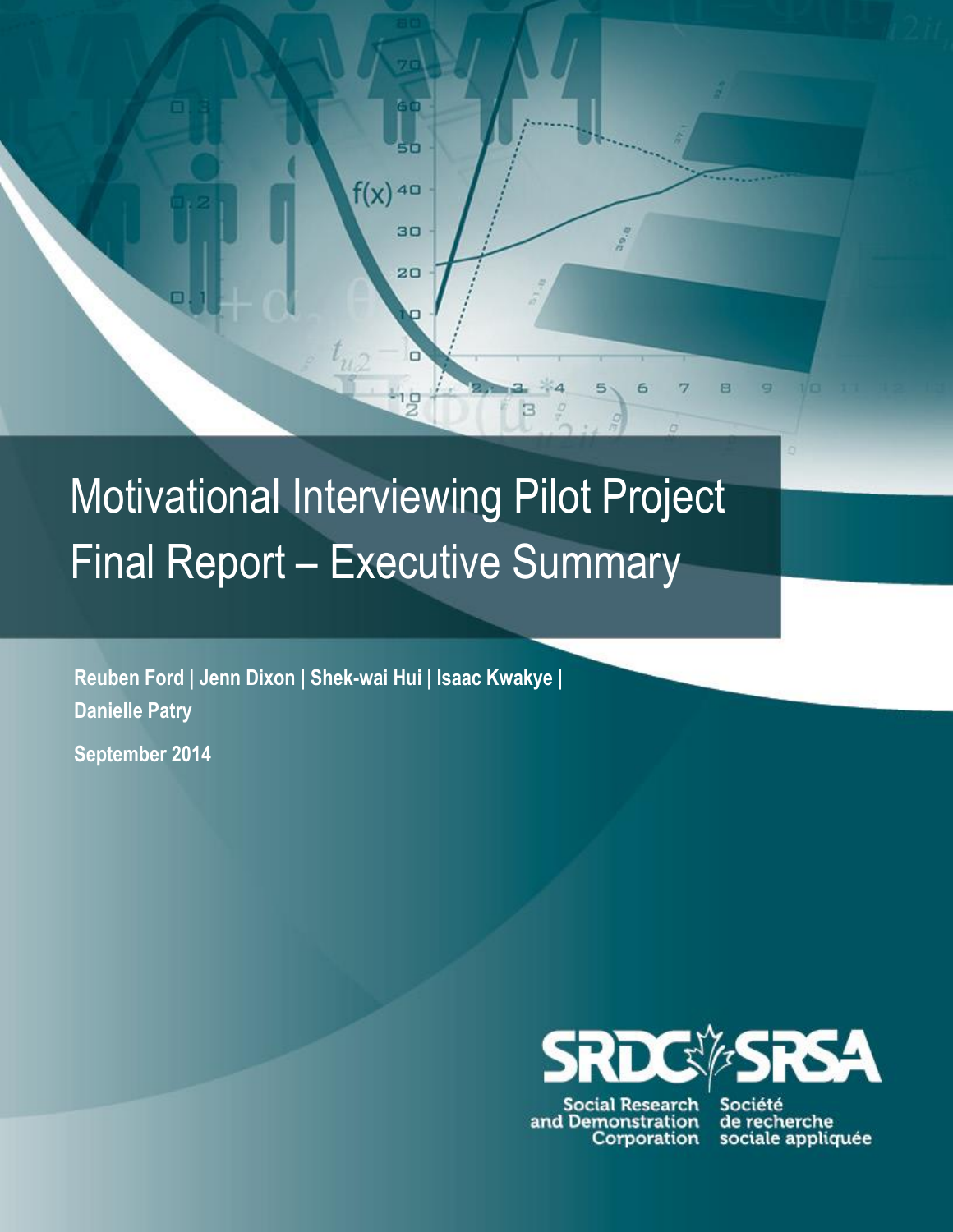## **SRDC Board of Directors**

Richard A. Wagner Partner, Norton Rose Fulbright LLP

Maria David-Evans IPAC Immediate Past President and Former Deputy Minister, Government of Alberta

Robert Flynn Emeritus professor, School of Psychology, University of Ottawa

John Helliwell Co-director, program on Social Interactions, Identity and Well-Being, Canadian Institute for Advanced Research

Suzanne Herbert Former Deputy Minister, Government of Ontario

Guy Lacroix, Ph. D. Professor of Economics, Université Laval

Renée F. Lyons, Ph. D. Bridgepoint Chair in Complex Chronic Disease Research and TD Scientific Director, University of Toronto

Sharon Manson Singer Former President, Canadian Policy Research Networks

Jim Mitchell Founding partner of Sussex Circle

## **SRDC President and CEO**

Jean-Pierre Voyer

**The Social Research and Demonstration Corporation (SRDC)** is a non-profit research organization, created specifically to develop, field test, and rigorously evaluate new programs. SRDC's two-part mission is to help policy-makers and practitioners identify policies and programs that improve the well-being of all Canadians, with a special concern for the effects on the disadvantaged, and to raise the standards of evidence that are used in assessing these policies.

Since its establishment in December 1991, SRDC has completed over 200 projects and studies for various federal and provincial departments, municipalities, as well as other public and non-profit organizations. SRDC has offices located in Ottawa, Toronto, and Vancouver.

For information on SRDC publications, contact

Social Research and Demonstration Corporation 55 Murray Street, Suite 400 Ottawa, Ontario K1N 5M3 613-237-4311 | 1-866-896-7732 [info@srdc.org](mailto:info@srdc.org) [| www.srdc.org](file:///C:/Documents%20and%20Settings/cmallory/Local%20Settings/Temp/Temporary%20Directory%201%20for%20gender%20differences_D3%20docx.zip/www.srdc.org)

*Vancouver Office* 128 West Pender Street, Suite 301 Vancouver, British Columbia V6B 1R8 604-601-4070 | 604-601-4080

*Toronto Office* 481 University Avenue, Suite 705 Toronto, Ontario M5G 2E9 416-593-0445

Published in 2014 by the Social Research and Demonstration Corporation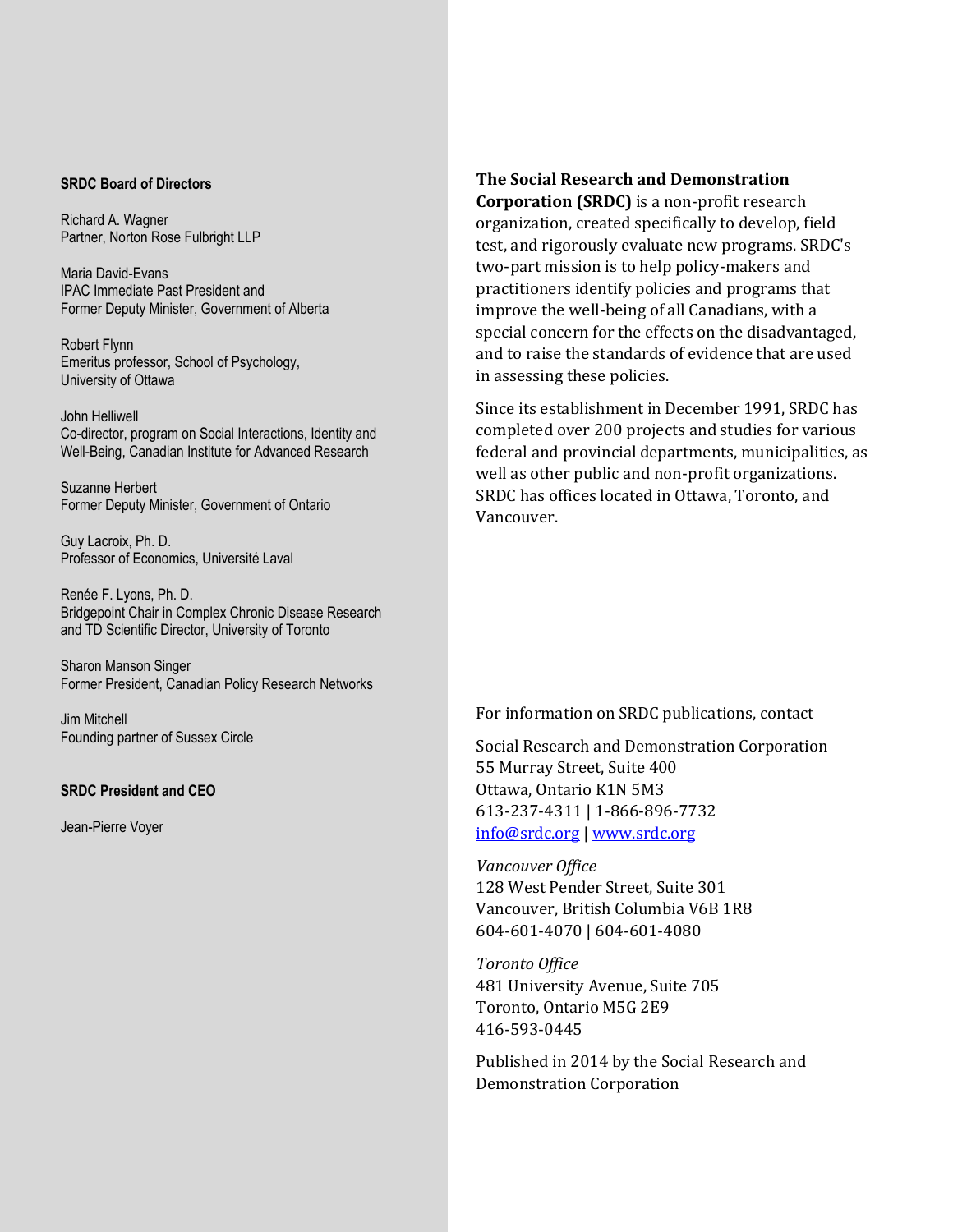## **Executive summary**

Motivational Interviewing (MI) is intended to change the nature of interactions between caseworkers and their clients. It recognizes the ambivalence clients may have towards adopting employmentseeking behaviours and attempts to alter clients' motivations such that they are more inclined to follow through on their employment plans. Typically in implementing such plans, income-assistance clients interact with different caseworkers: at their income assistance office and at employment service centres. To test MI within regular service delivery for Income Assistance (IA) clients, therefore, the project sought to integrate MI into client interactions in both settings. This proved complicated to achieve, but the project's efforts to integrate MI in both settings for client interactions ensured that the project findings would apply to implementation in real-world settings.

The project adopted a randomized experimental design to ensure that a valid counterfactual would be measured: the outcomes of clients receiving MI could be compared to client outcomes when MI was not being used, thus providing a high level of certainty that the treatment rather than pre-existing differences among these two groups accounted for later observed differences in outcomes. A sample of 155 long-term IA recipients was allocated at random either to (a) a MI-stream group whose caseworkers (Employment and Assistance Workers at income assistance offices with responsibility for clients' Employment Plans – dubbed EP-EAWs – and case managers in employment services centres) would be trained in using MI or to (b) a non-MI stream control group whose caseworkers would not be trained in using MI. In all other respects the two groups were on average, statistically identical, although case managers themselves could not be randomly assigned to clients. This last feature leaves open the possibility that case manager dfferences and not the use of MI may account for the impacts attributed to program participation.

The project was delivered in British Columbia between September 2012 and March 2013, which was later than intended. It took time to determine that delivery in the originally-proposed Saskatchewan sites would not be practical. In turn, these delays to the project start up reduced the recruitment period and subsequent sample size. The small sample size was counterbalanced by the adoption of an experimental design, which in practice raises the explanatory power of a research project with a given sample size relative to a quasi-experimental approach. In MIPP, it proved possible to detect program impacts with a sample that was less than half the size originally intended.

Employment and Assistance Workers at two participating Employment & Income Assistance (EIA) offices in BC's Fraser Valley together with case managers at the equivalent local WorkBC employment service centres each received 60 hours of training in how to use MI, prior to participant recruitment, and another 9 hours of coaching during delivery of the project, from Empowering Change Inc. a leading Canadian trainer in the use of MI in employment service settings. The trained EP-EAWs set appointments to deliver MI for all participants allocated to the MI stream. At the end of interviews they were to assess clients' "stage of change" with respect to employment seeking behaviour: those at the stage of change termed "preparation" – meaning that they already had intent to take action – would be referred to WorkBC Employment Service Centres (ESCs) where receptionists were trained to allocate them to MI-trained case managers. Control group members received an immediate referral to the WorkBC ESCs, where receptionists allocated them to non-MI trained case managers.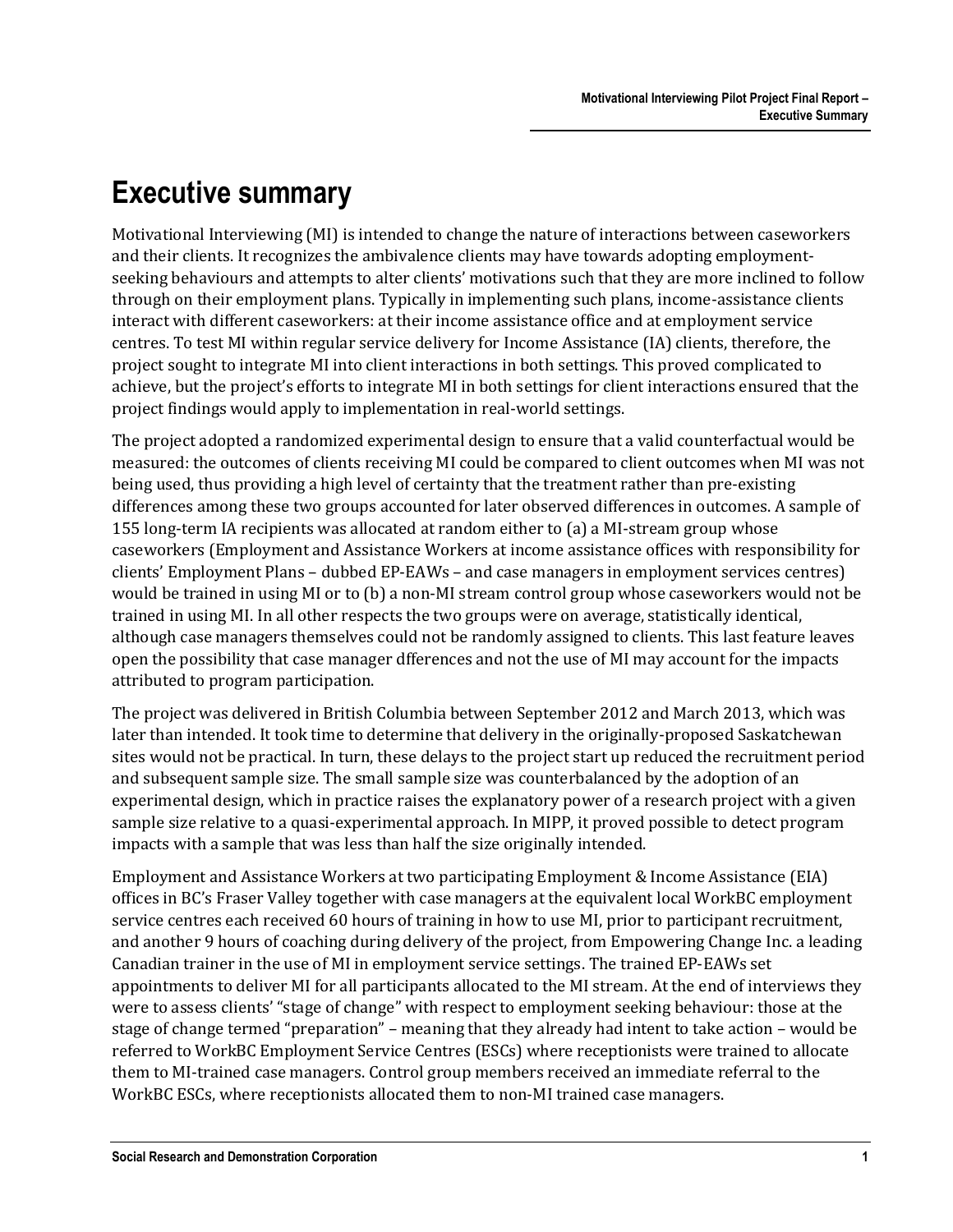EP-EAWs were instructed to use MI at least once, at the earliest opportunity, for everyone in the program group. This was in part to ensure the project tested the effect of MI across the whole of the target group, and in part due to researchers' concerns about the accuracy of the tool assessing clients' need for MI. Program data confirms that close to half the participants allocated to the MI stream attended their appointments with EP-EAWs and at least 20 per cent attended more than one motivational interview at some point over the period of study.

|                                                     | Control<br><b>Group Mean</b> | Program<br><b>Group Mean</b> | <b>Difference</b> | <b>Standard</b><br>Error |
|-----------------------------------------------------|------------------------------|------------------------------|-------------------|--------------------------|
| Work status at follow-up (%)                        |                              |                              |                   |                          |
| Working part-time                                   | 2.0                          | 9.4                          | 7.5               | (3.3)                    |
| Starting to work soon                               | 0.0                          | 0.0                          | 0.0               | (0.0)                    |
| Not working                                         | 98.0                         | 90.6                         | $-7.5$            | (3.3)                    |
| Compared to Baseline                                |                              |                              |                   |                          |
| Net change of working status                        | $-2.0$                       | 5.9                          | 7.8<br>$***$      | (2.7)                    |
| Studied in the past 3 months (%)                    |                              |                              |                   |                          |
| Did not study                                       | 90.6                         | 87.3                         | $-3.3$            | (4.4)                    |
| Studied in a program                                | 9.4                          | 12.7                         | 3.3               | (4.4)                    |
| Apprenticeship, Trade school, or college dip./cert. | 5.7                          | 0.0                          | $-5.7$<br>$\star$ | (2.2)                    |
| <b>PSE Degree</b>                                   | 0.0                          | 0.0                          | 0.0               | (0.0)                    |
| Other program (including ESL)                       | 3.8                          | 12.7                         | 9.0<br>$\star$    | (3.8)                    |

| Table ES1 Impacts on participant employment and education outcomes - 3-month follow-up survey |  |  |  |  |
|-----------------------------------------------------------------------------------------------|--|--|--|--|
|                                                                                               |  |  |  |  |

**Sources:** MIPP Follow-up Survey and Baseline Survey.

**Notes:** There are 55 observations in each of the control and program groups. Sample sizes vary for individual measures because of missing values. Two-tailed Student t-tests were applied to differences between the program and control groups. Statistical significance levels are indicated as:  $*=10\%$ ,  $**=5\%$ ,  $**=1\%$ .

The project found that integrating MI into client interactions significantly raised employment rates for long-term IA recipients over the three-month period, by 7.8 percentage points relative to the control group (Table ES1): the proportion in the control group working declined by 2 percentage points, from 4.0 to 2.0 per cent, while the proportion working in the MI-stream increased by 5.9 percentage points, from 3.5 to 9.4 per cent. Integrating MI also produced modest impacts on the types of education clients sought over the period. Over a longer follow-up period using administrative data, there were no significant impacts on IA receipt and very few on employment services use over the 12-month period following recruitment. Modest positive impacts on earned income disregards were seen for some months, which can be taken as a proxy for increased employment in the program group, However, inconsistent with the program theory were changes recorded via many assessment tools included in the three-month follow-up survey on employment readiness, attitudes and activities with respect to job search were found to be zero, ambiguous or negative.